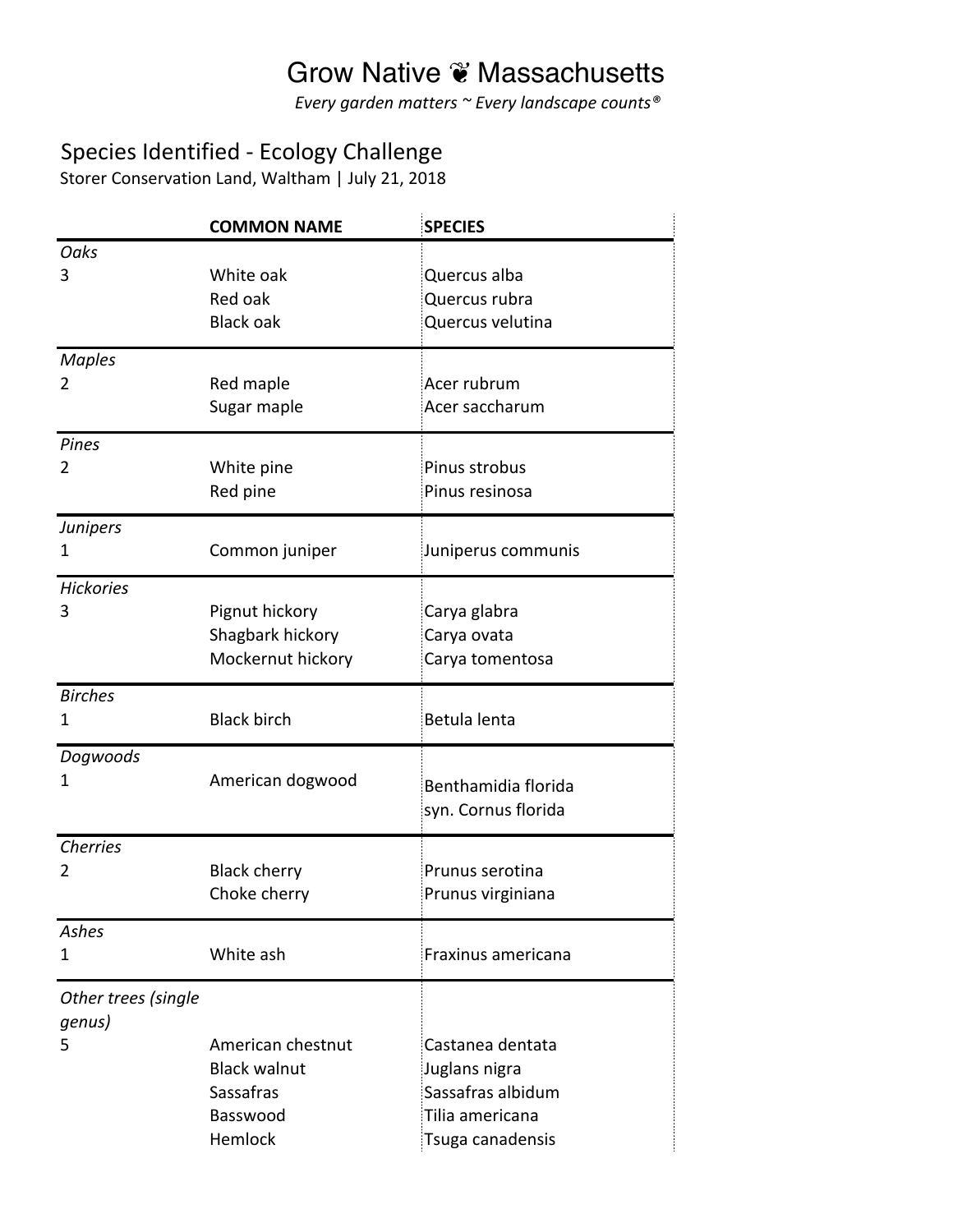| Mid-size shrubs |                        |                                |           |
|-----------------|------------------------|--------------------------------|-----------|
| 21              | Summersweet            | Clethra alnifolia              |           |
|                 | Sweetfern              | Comptonia peregrina            |           |
|                 | Beaked hazelnut        | Corylus cornuta                |           |
|                 | Huckleberry            | Gaylussacia baccata            |           |
|                 | Carolina silverbell    | Halesia carolina               |           |
|                 | Sheep laurel           | Kalmia angustifolia            |           |
|                 | Mountain laurel        | Kalmia latifolia               |           |
|                 | Spicebush              | Lindera benzoin                |           |
|                 | Sourwood               | Oxydendrum arboreum            | (planted) |
|                 | Rosebay                | Rhododendron maximum           |           |
|                 | Rhododendron           | Rhododendron spp. (cultivated) | (planted) |
|                 | Staghorn sumac         | Rhus typhina                   |           |
|                 | Virginia rose          | Rosa virginiana                |           |
|                 | <b>Black raspberry</b> | Rubus occidentalis             |           |
|                 | Elderberry             | Sambucus canadensis            |           |
|                 | Gray dogwood           | Swida racemosa                 |           |
|                 | Lowbush blueberry      | Vaccinium angustifolium        |           |
|                 | Highbush blueberry     | Vaccinium corymbosum           |           |
|                 | Hillside blueberry     | Vaccinium pallidum             |           |
|                 | Mapleleaf viburnum     | Viburnum acerifolium           |           |
|                 | Arrowwood viburnum     | Viburnum dentatum              |           |
|                 |                        |                                |           |
| Sub-shrubs/     |                        |                                |           |
| groundcovers    |                        |                                |           |
| 5               | Spotted wintergreen    | Chimaphila maculata            |           |
|                 | Pipsissewa             | Chimaphila umbellata           |           |
|                 | Wintergreen            | Gaultheria procumbens          |           |
|                 | Partridgeberry         | Mitchella repens               |           |
|                 | Shinleaf               | Pyrola americana               |           |
|                 |                        |                                |           |
| <b>Vines</b>    |                        |                                |           |
| 4               | Virginia creeper       | Parthenocissus quinquefolia    |           |
|                 | Dew berry              | Rubus hispidus                 |           |
|                 | Greenbrier             | Smilax spp.                    |           |
|                 | Poison ivy             | <b>Toxicodendron radicans</b>  |           |
| Ferns           |                        |                                |           |
| 6               | Hay-scented fern       | Dennstaedtia punctiloba        |           |
|                 | Cinnamon fern          | Osmunda cinnamomea             |           |
|                 | Royal fern             | Osmunda regalis                |           |
|                 | Rock polypody fern     | Polypodium virginianum         |           |
|                 | Bracken fern           | Pteridium aquilinum            |           |
|                 | New York fern          | Thelypteris noveboracensis     |           |
|                 |                        |                                |           |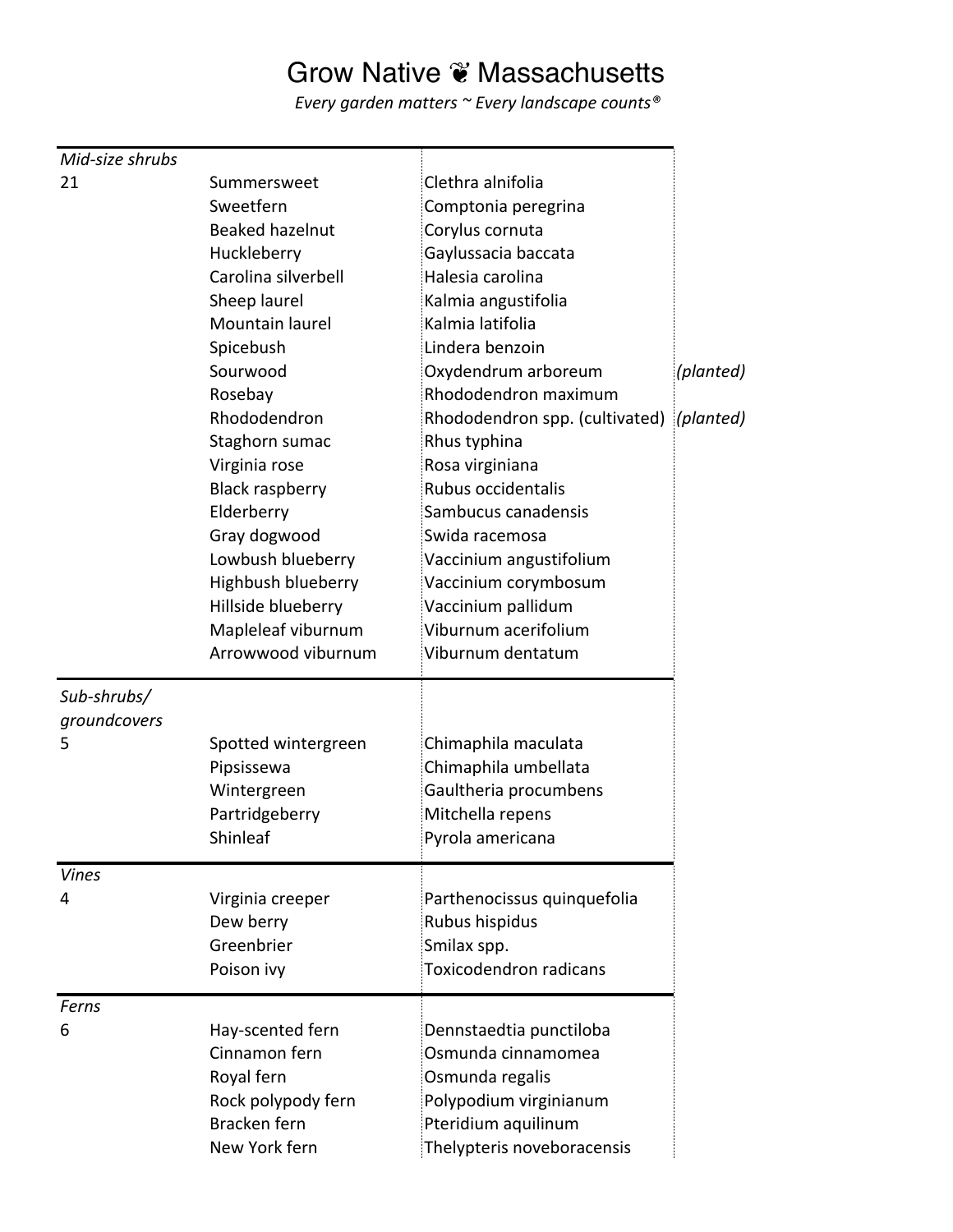| Mosses, Clubmosses, Horsetails |                             |                           |  |  |
|--------------------------------|-----------------------------|---------------------------|--|--|
| 3                              | Princess pine               | Dendrolycopodium spp.     |  |  |
|                                | Path rush                   | Juncus tenuis             |  |  |
|                                | Haircap moss                | Polytrichum spp.          |  |  |
| Grasses/Sedges                 |                             |                           |  |  |
| 1                              | Pennsylvania sedge          | Carex pensylvanica        |  |  |
| Wildflowers/Forbs              |                             |                           |  |  |
| 45                             | Common ragweed              | Ambrosia artemisiifolia   |  |  |
|                                | Spreading dogbane           | Apocynum androsaemifolium |  |  |
|                                | Sarsaparilla                | Aralia nudicaulis         |  |  |
|                                | Jack-in-the-pulpit          | Arisaema triphyllum       |  |  |
|                                | Common milkweed             | Asclepias syriaca         |  |  |
|                                | Fern-leaved false foxglove  | Aureolaria pedicularia    |  |  |
|                                | Yellow false indigo         | Baptisia tinctoria        |  |  |
|                                | Beggar-ticks                | Bidens spp.               |  |  |
|                                | Canada frostweed            | Crocanthemum canadense    |  |  |
|                                | Pink Lady Slipper           | Cypripedium acaule        |  |  |
|                                | American burnweed           | Erechtites hieraciifolius |  |  |
|                                | Horseweed                   | Erigeron canadensis       |  |  |
|                                | Fleabane                    | Erigeron spp.             |  |  |
|                                | White wood aster            | Eurybia divaricata        |  |  |
|                                | Grass-leaved goldenrod      | Euthamia graminifolia     |  |  |
|                                | White avens                 | Geum canadense            |  |  |
|                                | Panicled hawkweed           | Hieracium paniculatum     |  |  |
|                                | Jewelweed                   | Impatiens capensis        |  |  |
|                                | Tall blue lettuce           | Lactuca biennis           |  |  |
|                                | Pepperweed                  | Lepidium virginicum       |  |  |
|                                | Hairy bush clover           | Lespedeza hirta           |  |  |
|                                | <b>Starflower</b>           | Lysimachia borealis       |  |  |
|                                | Whorled yellow loosestrife  | Lysimachia quadrifolia    |  |  |
|                                | Canada mayflower            | Maianthemum canadense     |  |  |
|                                | <b>False Solomon's seal</b> | Maianthemum racemosum     |  |  |
|                                | Cow wheat                   | Melampyrum lineare        |  |  |
|                                | Indian pipe                 | Monotropa uniflora        |  |  |
|                                | Wood sorrel                 | Oxalis spp.               |  |  |
|                                | Jumpseed                    | Persicaria virginiana     |  |  |
|                                | Pokeweed                    | Phytolacca americana      |  |  |
|                                | Canada clearweed            | Pilea pumila              |  |  |
|                                | Downy Solomon's seal        | Polygonatum pubescens     |  |  |
|                                | Dwarf cinquefoil            | Potentilla canadensis     |  |  |
|                                | Eastern black nightshade    | Solanum ptycanthum        |  |  |
|                                | White goldenrod             | Solidago bicolor          |  |  |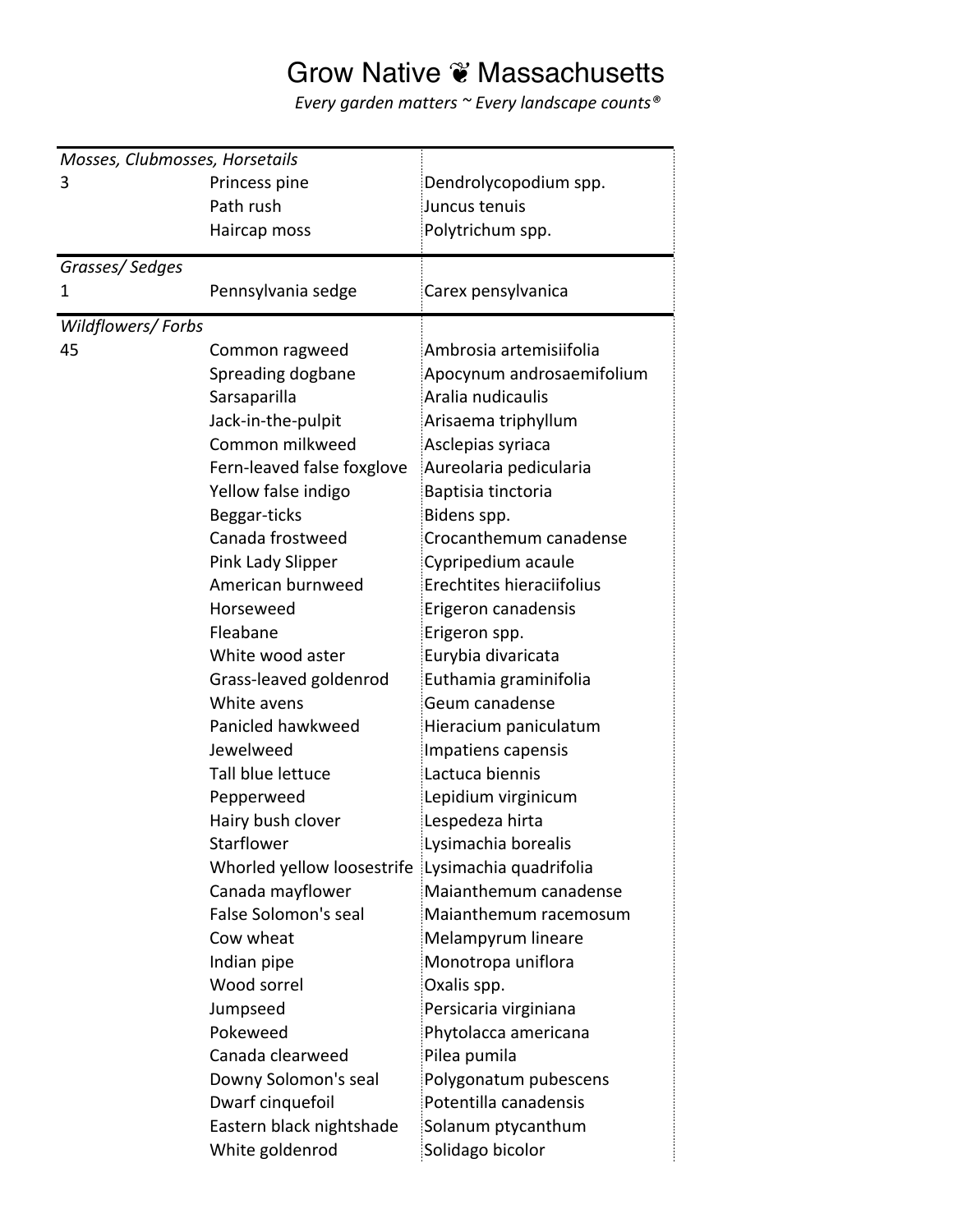| Wildflowers/Forbs (cont.) |                                                                                                                                                                                                       |                                                                                                                                                                                                                                   |  |  |
|---------------------------|-------------------------------------------------------------------------------------------------------------------------------------------------------------------------------------------------------|-----------------------------------------------------------------------------------------------------------------------------------------------------------------------------------------------------------------------------------|--|--|
|                           | Bluestem goldenrod<br>Canada goldenrod<br>Early goldenrod<br>Roughleaf goldenrod<br>Heart-leaved aster<br>New England aster<br>Skunk cabbage<br>Sessile bellflower<br>White vervain<br><b>Violets</b> | Solidago caesia<br>Solidago canadensis<br>Solidago juncea<br>Solidago rugosa<br>Symphyotrichum cordifolium<br>Symphyotrichum novae-angliae<br>Symplocarpus foetidus<br>Uvularia sessilifolia<br>Verbena urticifolia<br>Viola spp. |  |  |
| Non-native plants         |                                                                                                                                                                                                       |                                                                                                                                                                                                                                   |  |  |
| 38                        | Norway Maple<br>Tree-of-Heaven<br>Garlic mustard<br><b>Burdock</b>                                                                                                                                    | Acer platanoides<br>Ailanthus altissima<br>Allaria petiolata<br>Arctium spp.                                                                                                                                                      |  |  |
|                           | Mugwort                                                                                                                                                                                               | Artemisia vulgaris                                                                                                                                                                                                                |  |  |
|                           | Japanese barberry                                                                                                                                                                                     | Berberis thumbergii                                                                                                                                                                                                               |  |  |
|                           | Asiatic bittersweet                                                                                                                                                                                   | Celastrus orbiculatus                                                                                                                                                                                                             |  |  |
|                           | Greater celandine                                                                                                                                                                                     | Chelidonium majus                                                                                                                                                                                                                 |  |  |
|                           | Chicory                                                                                                                                                                                               | Cichorium intybus                                                                                                                                                                                                                 |  |  |
|                           | Asiatic dayflower                                                                                                                                                                                     | Commelina communis                                                                                                                                                                                                                |  |  |
|                           | Lily-of-the-valley                                                                                                                                                                                    | Convallaria majalis                                                                                                                                                                                                               |  |  |
|                           | <b>Black swallowwort</b>                                                                                                                                                                              | Cynanchum louiseae                                                                                                                                                                                                                |  |  |
|                           | Queen Anne's lace                                                                                                                                                                                     | Daucus carota                                                                                                                                                                                                                     |  |  |
|                           | Deptford pink                                                                                                                                                                                         | Dianthus armeria                                                                                                                                                                                                                  |  |  |
|                           | <b>Burning bush</b>                                                                                                                                                                                   | Euonymus alatus                                                                                                                                                                                                                   |  |  |
|                           | European beech                                                                                                                                                                                        | Fagus sylvatica                                                                                                                                                                                                                   |  |  |
|                           | Weeping forsythia                                                                                                                                                                                     | Forsythia suspensa                                                                                                                                                                                                                |  |  |
|                           | Glossy false buckthorn                                                                                                                                                                                | Frangula alnus                                                                                                                                                                                                                    |  |  |
|                           | Day-lily                                                                                                                                                                                              | Hemerocallis fulva                                                                                                                                                                                                                |  |  |
|                           | Dame's rocket                                                                                                                                                                                         | Hesperis matronalis                                                                                                                                                                                                               |  |  |
|                           | Hosta                                                                                                                                                                                                 | Hosta spp.                                                                                                                                                                                                                        |  |  |
|                           | Common St. John's-wort                                                                                                                                                                                | Hypericum perforatum                                                                                                                                                                                                              |  |  |
|                           | Prickly lettuce                                                                                                                                                                                       | Lactuca serriola                                                                                                                                                                                                                  |  |  |
|                           | Motherwort                                                                                                                                                                                            | Leonurus cardiaca                                                                                                                                                                                                                 |  |  |
|                           | Siberian crabapple                                                                                                                                                                                    | Malus baccata                                                                                                                                                                                                                     |  |  |
|                           | White mulberry                                                                                                                                                                                        | Morus alba                                                                                                                                                                                                                        |  |  |
|                           | Lady's thumb                                                                                                                                                                                          | Persicaria maculatum                                                                                                                                                                                                              |  |  |
|                           | Common plantain                                                                                                                                                                                       | Plantago major                                                                                                                                                                                                                    |  |  |
|                           | Norway spruce                                                                                                                                                                                         | Picea abies                                                                                                                                                                                                                       |  |  |
|                           | Common buckthorn                                                                                                                                                                                      | Rhamnus cathartica                                                                                                                                                                                                                |  |  |
|                           | <b>Black locust</b>                                                                                                                                                                                   | Robinia pseudoacacia                                                                                                                                                                                                              |  |  |